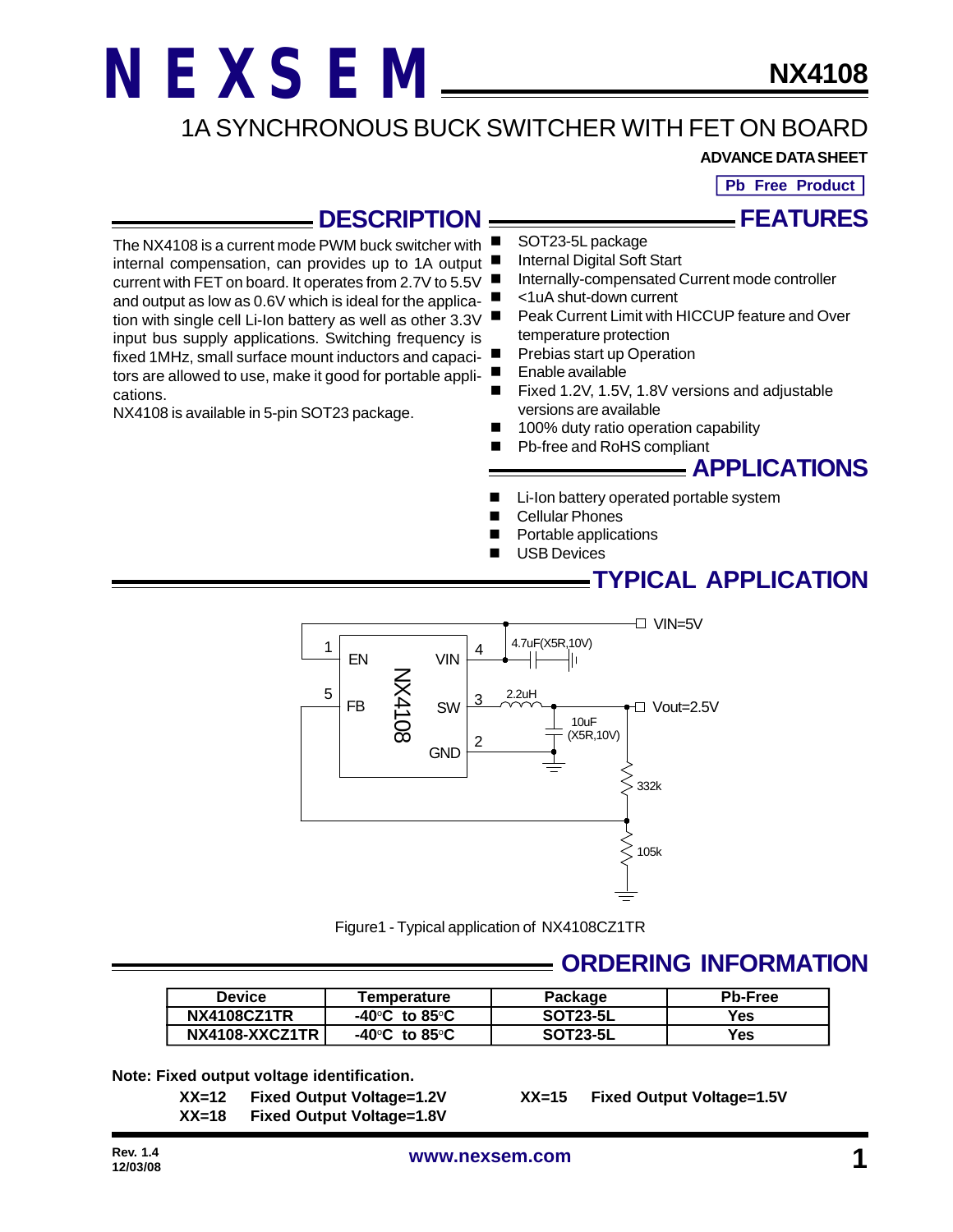### **ABSOLUTE MAXIMUM RATINGS**

CAUTION: Stresses above those listed in "ABSOLUTE MAXIMUM RATINGS", may cause permanent damage to the device. This is a stress only rating and operation of the device at these or any other conditions above those indicated in the operational sections of this specification is not implied.

## **PACKAGE INFORMATION**



#### **ELECTRICAL SPECIFICATIONS**

V<sub>IN</sub>=5V. Typical data refers to T<sub>A</sub>= 25°C. Unless otherwise specified.

| <b>PARAMETER</b>               | <b>SYM</b>        | <b>Test Condition</b>                 | Min | <b>TYP</b>     | <b>MAX</b>     | <b>Units</b> |
|--------------------------------|-------------------|---------------------------------------|-----|----------------|----------------|--------------|
| <b>Reference Voltage</b>       |                   |                                       |     |                |                |              |
| <b>Ref Voltage</b>             | $V_{REF}$         |                                       |     | 0.6            |                | V            |
| <b>Line Regualtion</b>         |                   |                                       |     |                |                |              |
| Line Regulation                |                   | VIN=3V to 5V, VOUT=1.8V,<br>IOUT=10mA |     | $\overline{2}$ |                | mV           |
| <b>VIN UVLO</b>                |                   |                                       |     |                |                |              |
| VIN rising threshold           |                   |                                       |     | 2.5            |                | V            |
| VIN falling threshold          |                   |                                       |     | 2.4            |                | V            |
| <b>Supply Voltage(VIN)</b>     |                   |                                       |     |                |                |              |
| <b>VIN Input Voltage Range</b> | $V_{IN}$          |                                       | 2.7 |                | 5.5            | V            |
| Shutdown Current               | <b>I</b> shutdown | EN=GND                                |     | 1              | $\overline{2}$ | uA           |
| <b>Quiescent Current</b>       | $I_q$             | No Load, adjustable output            |     | 25             | 50             | uA           |
| <b>Oscillator (Rt)</b>         |                   |                                       |     |                |                |              |
| Frequency                      | $F_S$             |                                       |     | 1.2            |                | <b>MHz</b>   |
| Max Duty Cycle                 |                   |                                       |     | 70             |                | %            |
| Min ON time                    |                   |                                       |     | 100            |                | nS           |
| <b>Error Amplifiers</b>        |                   |                                       |     |                |                |              |
| Feedback Input Bias Current    |                   |                                       |     |                | 0.05           | uA           |
| <b>SS</b>                      |                   |                                       |     |                |                |              |
| Soft Start time                | Tss               |                                       |     | 420            |                | <b>uS</b>    |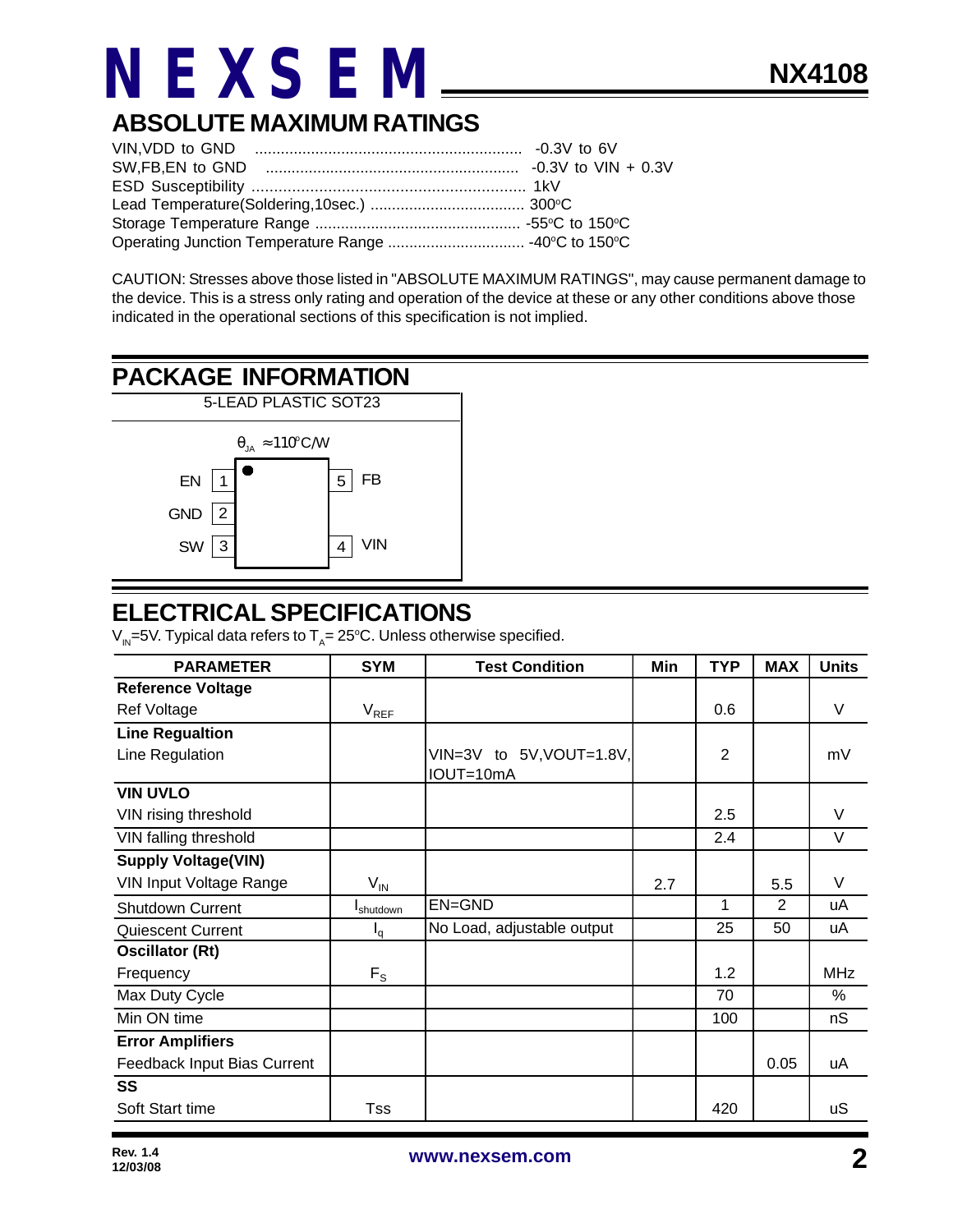| <b>PARAMETER</b>               | <b>SYM</b> | <b>Test Condition</b> | Min | <b>TYP</b> | <b>MAX</b> | <b>Units</b> |
|--------------------------------|------------|-----------------------|-----|------------|------------|--------------|
| <b>Current Limit</b>           |            |                       |     |            |            |              |
| <b>Current Limit Threshold</b> |            |                       |     | 1.8        |            | A            |
| <b>Thermal Shutdown</b>        |            |                       |     |            |            |              |
| Thermal shutdown trip point    |            |                       |     | 155        |            | $^{\circ}C$  |
| <b>Hysteresis</b>              |            |                       |     | 15         |            | $^{\circ}C$  |
| <b>Internal Switch</b>         |            |                       |     |            |            |              |
| Rdson of Control FET           |            | $Vin=5V$              |     | 400        |            | mohm         |
|                                |            | $V$ in= $3.3V$        |     | 480        |            |              |
| Rdson of Synchronous FET       |            | $Vin=5V$              |     | 300        |            | mohm         |
|                                |            | $Vin=3.3V$            |     | 360        |            |              |
| <b>Enable</b>                  |            |                       |     |            |            |              |
| En low Threshold voltage       |            |                       |     |            | 0.4        | V            |
| En high Threshold voltage      |            |                       | 1.4 |            |            | V            |

### **PIN DESCRIPTIONS**

| <b>PIN SYMBOL</b> | <b>PIN DESCRIPTION</b>                                                                                                                                                                                                                                               |
|-------------------|----------------------------------------------------------------------------------------------------------------------------------------------------------------------------------------------------------------------------------------------------------------------|
| <b>SW</b>         | SW output. Junction of the internal high-side and low-side power MOSFETs, and<br>output inductor.                                                                                                                                                                    |
| <b>GND</b>        | Ground Connection for Chip. Connect GND with large copper areas to the input and<br>output supply returns, and negative terminals of the input and output capacitors.                                                                                                |
| FB                | Error amplifier inverting input. Connect directly to output voltage for fixed version of<br>chip. Connect to an external resistor divider for the adjustable version. A 400 kohm<br>resistor is recommended to be connected from VOUT and FB for adjustable version. |
| <b>VIN</b>        | Supply voltage input for switcher.                                                                                                                                                                                                                                   |
| EN                | Enable input. Set this pin to GND or less than 0.4V will shut down the regulator.                                                                                                                                                                                    |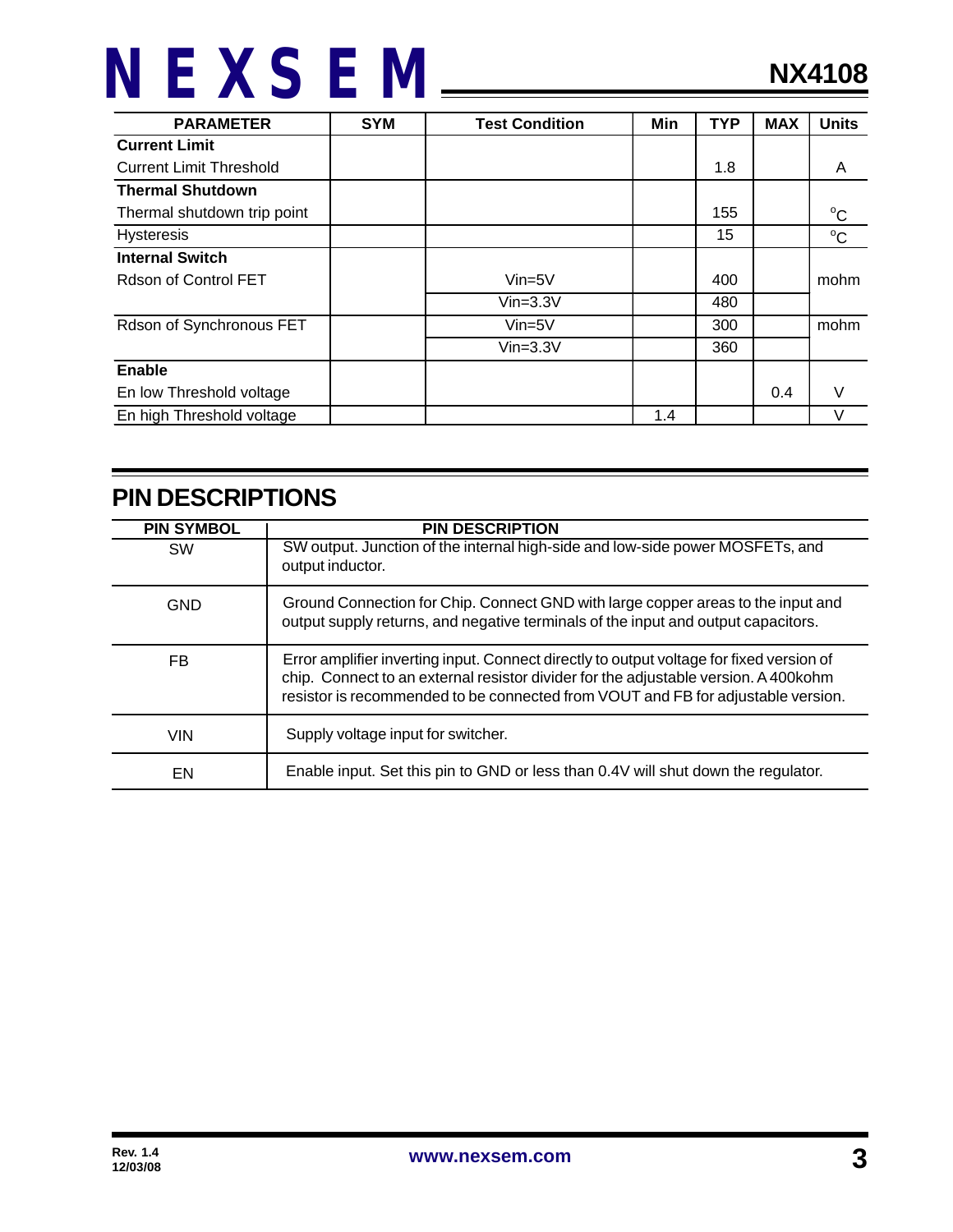### **BLOCK DIAGRAM**



Figure 2 - Simplified block diagram of the NX4108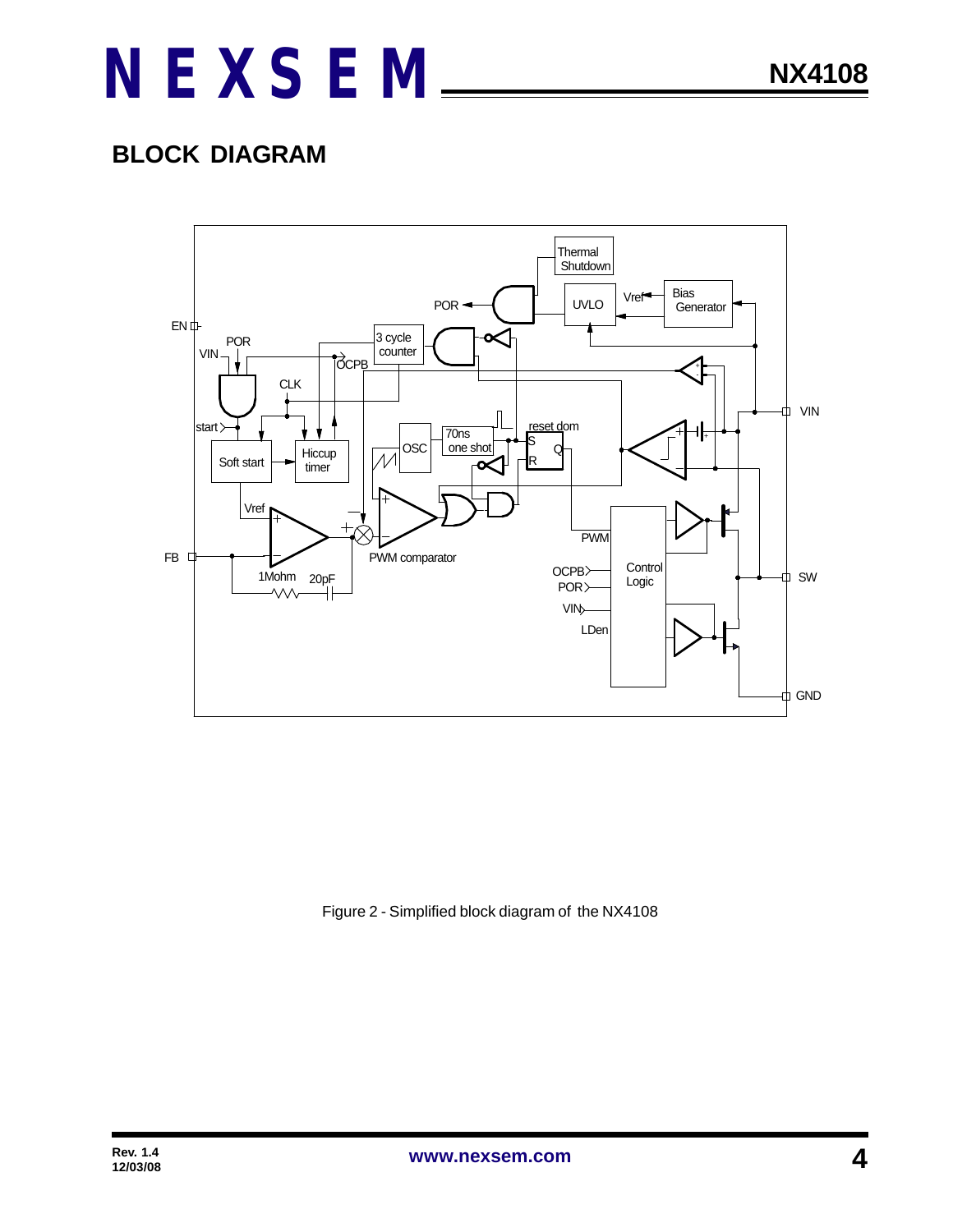#### **Typical Operating Characteristics**



Reference voltage vs tem perature

Fig.3 - Reference volateg vs temperature





Fig.4 - Normalized frequency vs temperature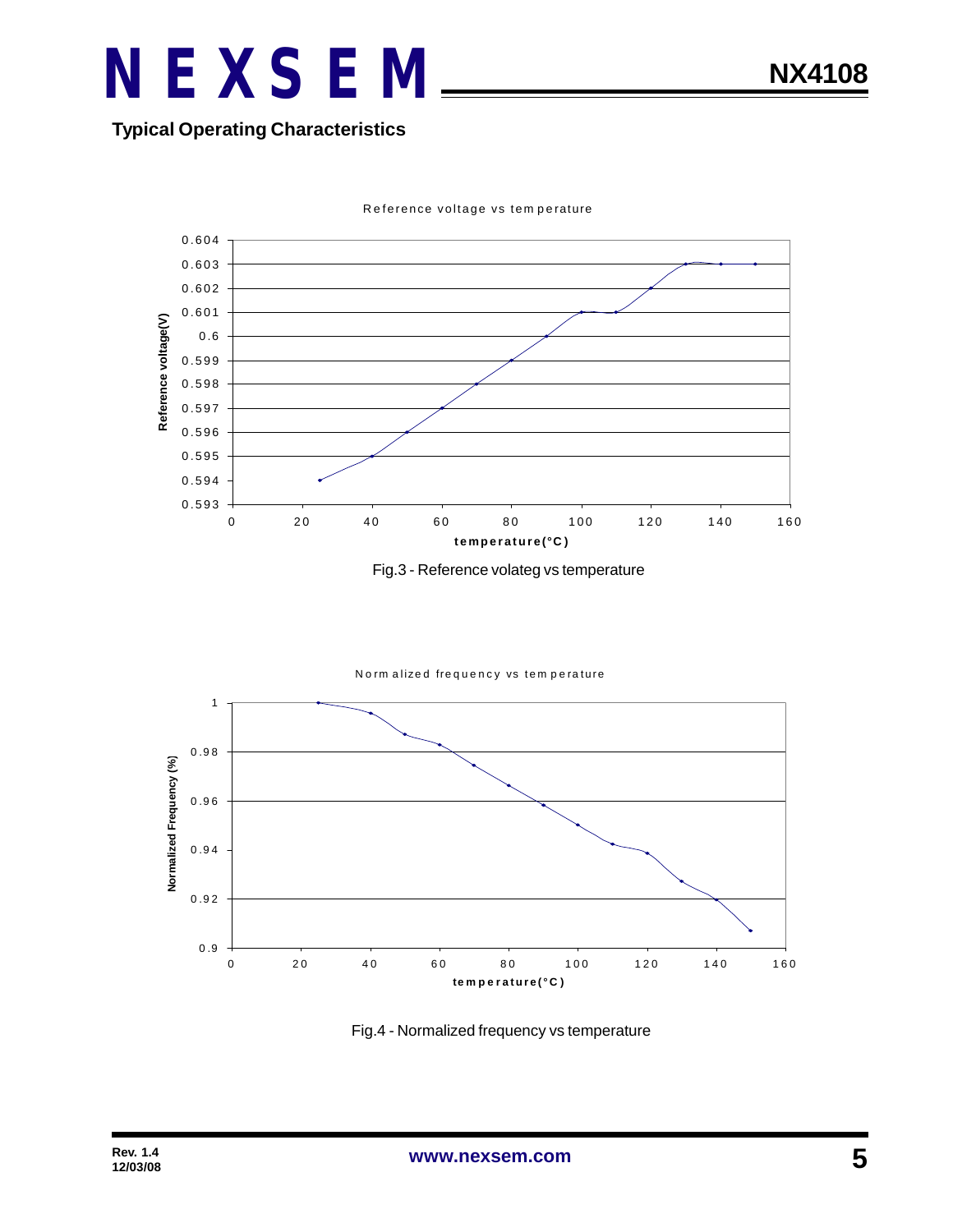**Typical Application( VOUT=2.5V)**



**NX4108**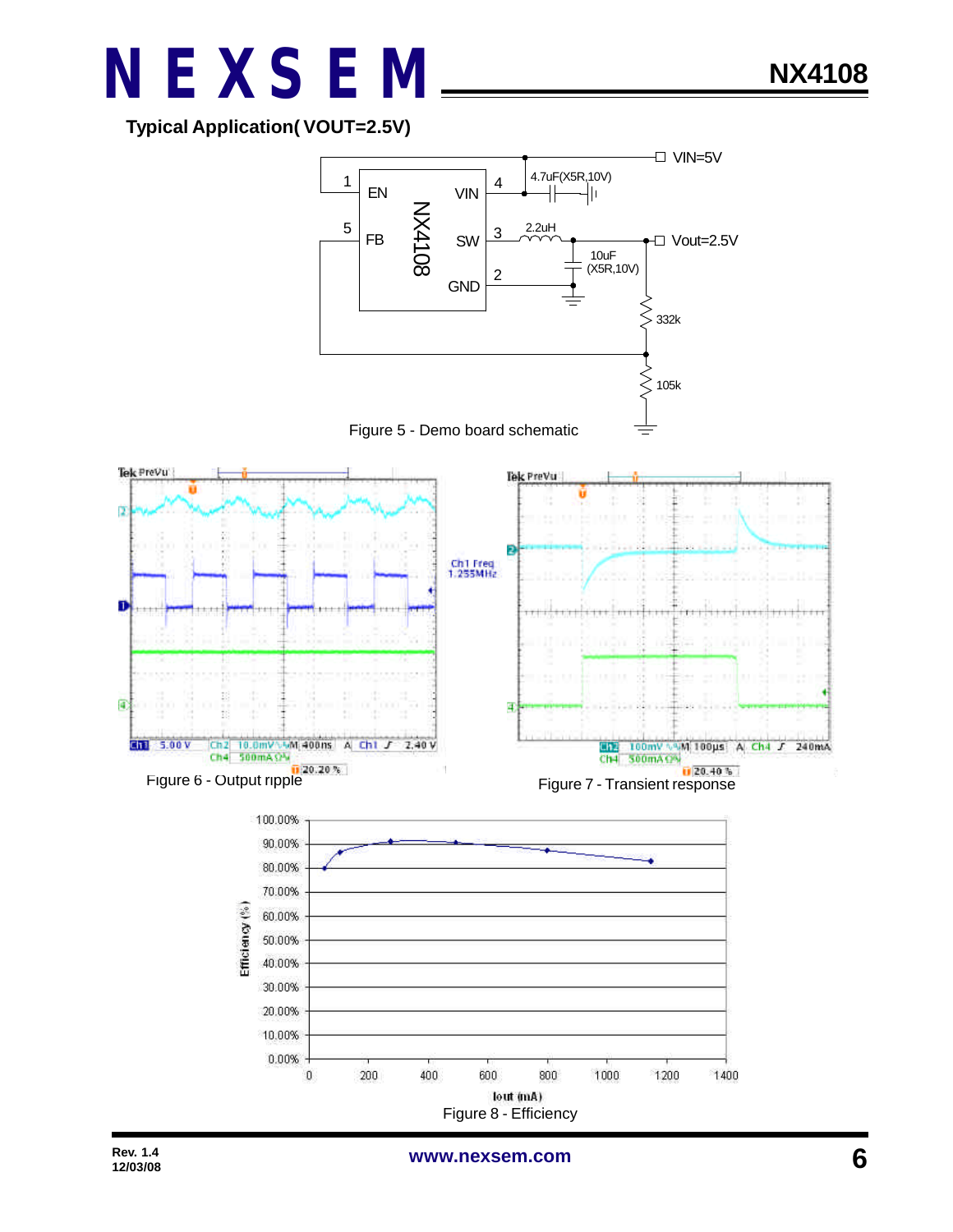#### **Typical Application( VOUT=1.8V)**



**www.nexsem.com**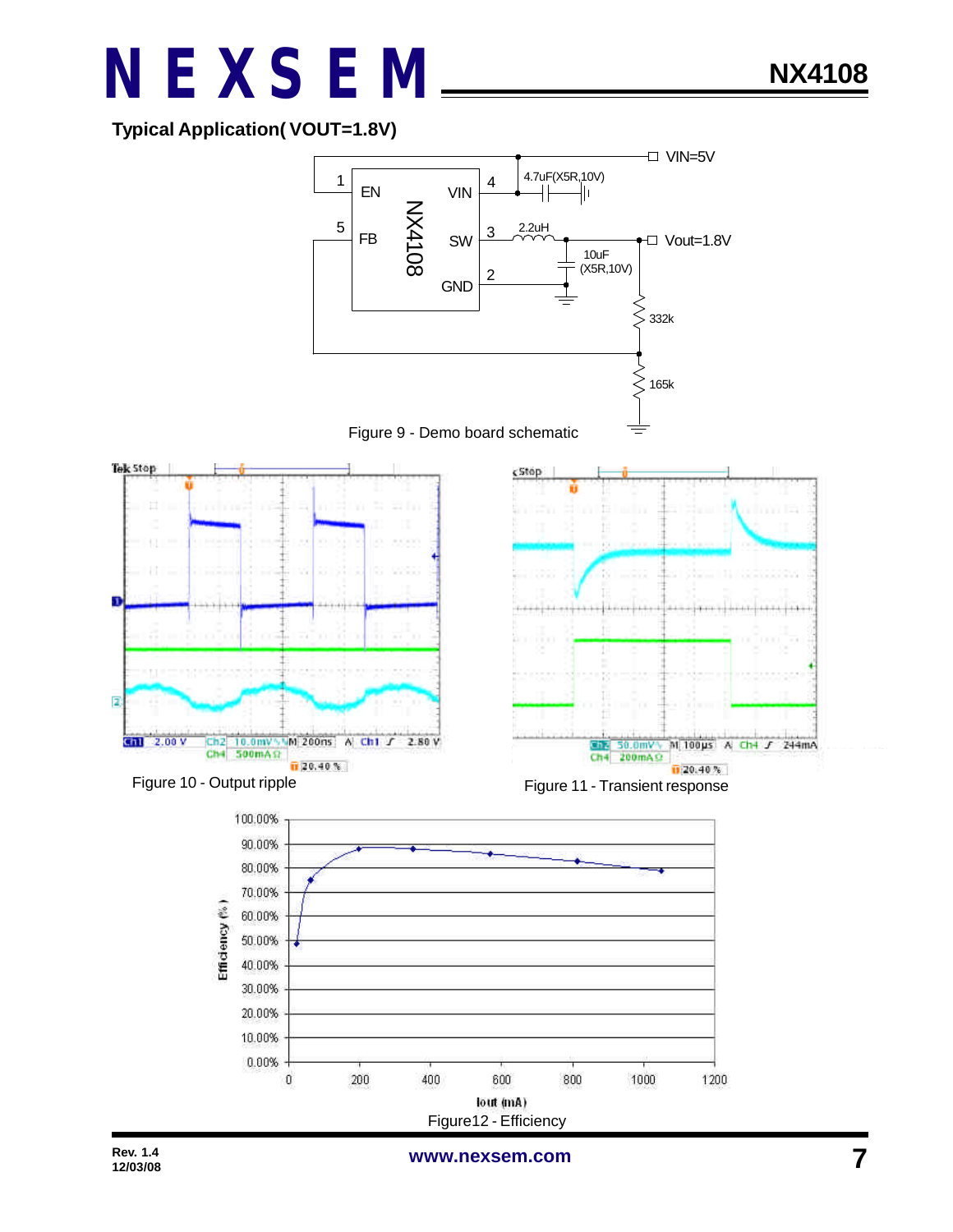

**NX4108**